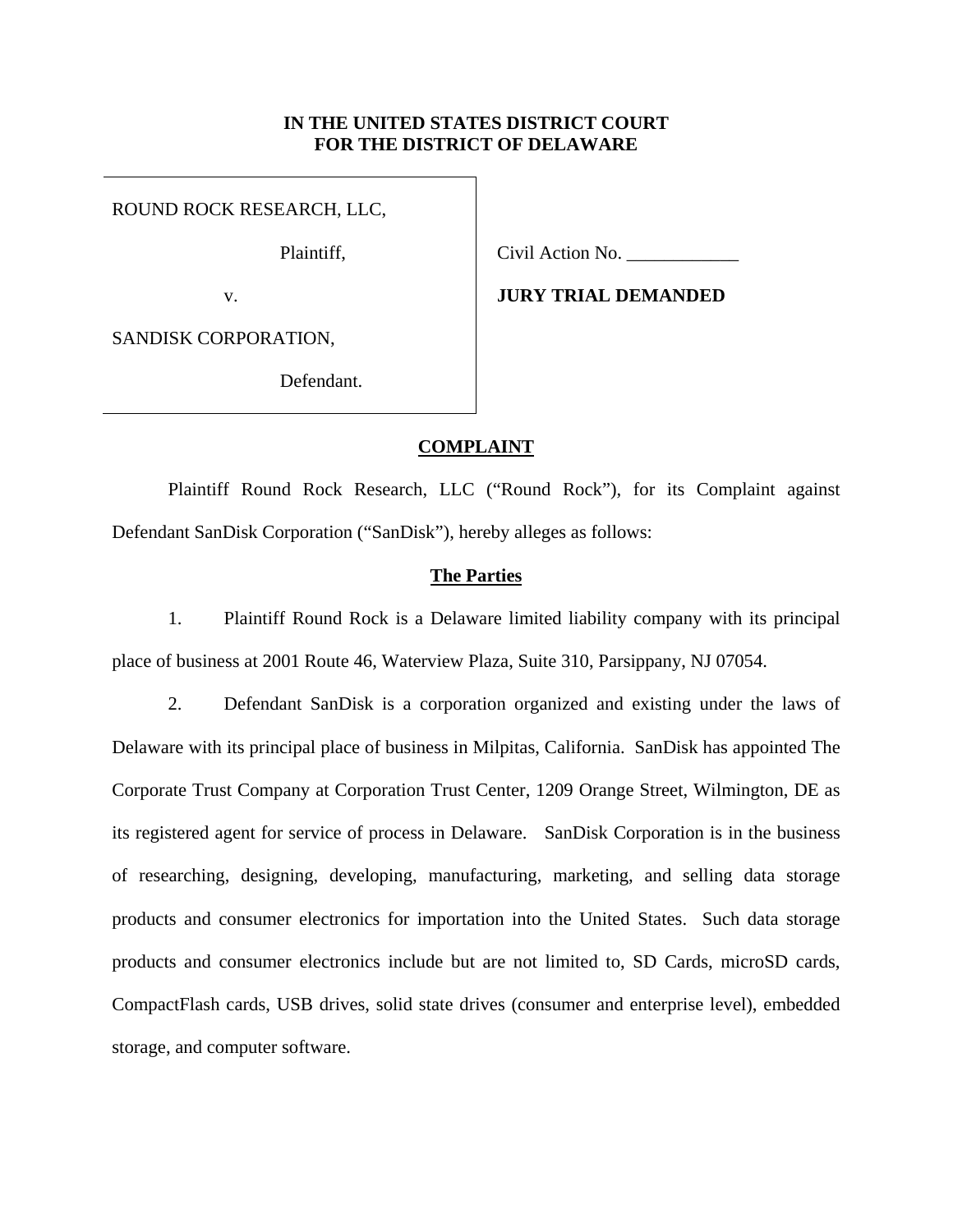#### **Nature Of The Action**

3. This is a civil action for infringement of U.S. Patent Nos. 5,986,347 ("the '347 patent") (attached as Exhibit A), 6,147,405 ("the '405 patent") (attached as Exhibit B), 6,358,801 ("the '801 patent") (attached as Exhibit C), 6,455,935 ("the '935 patent") (attached as Exhibit D), and 6,828,683 ("the '683 patent") (attached as Exhibit E) (collectively, the "Patents-in-Suit") under the Patent Laws of the United States, 35 U.S.C. § 1 *et seq*.

## **Jurisdiction And Venue**

4. This Court has jurisdiction over the subject matter of this action pursuant to 28 U.S.C. §§ 1331 and 1338(a) because this action arises under the patents laws of the United States, including 35 U.S.C. § 271 *et seq.*

5. This Court has personal jurisdiction over SanDisk because, among other things, SanDisk has committed, aided, abetted, contributed to, and/or participated in the commission of patent infringement in this judicial district and elsewhere that led to foreseeable harm and injury to Round Rock. Moreover, SanDisk is a Delaware corporation who, having availed itself of Delaware's corporate laws, is subject to personal jurisdiction in Delaware.

6. This Court also has personal jurisdiction over SanDisk because, among other things, SanDisk has established minimum contacts within the forum such that the exercise of jurisdiction over SanDisk will not offend traditional notions of fair play and substantial justice. For example, SanDisk has placed products that practice and/or embody the claimed inventions of the Patents-in-Suit into the stream of commerce with the reasonable expectation and/or knowledge that purchasers and users of such products were located within this district. In addition, SanDisk has sold, advertised, marketed, and distributed products in this district that practice the claimed inventions of the Patents-in-Suit.

2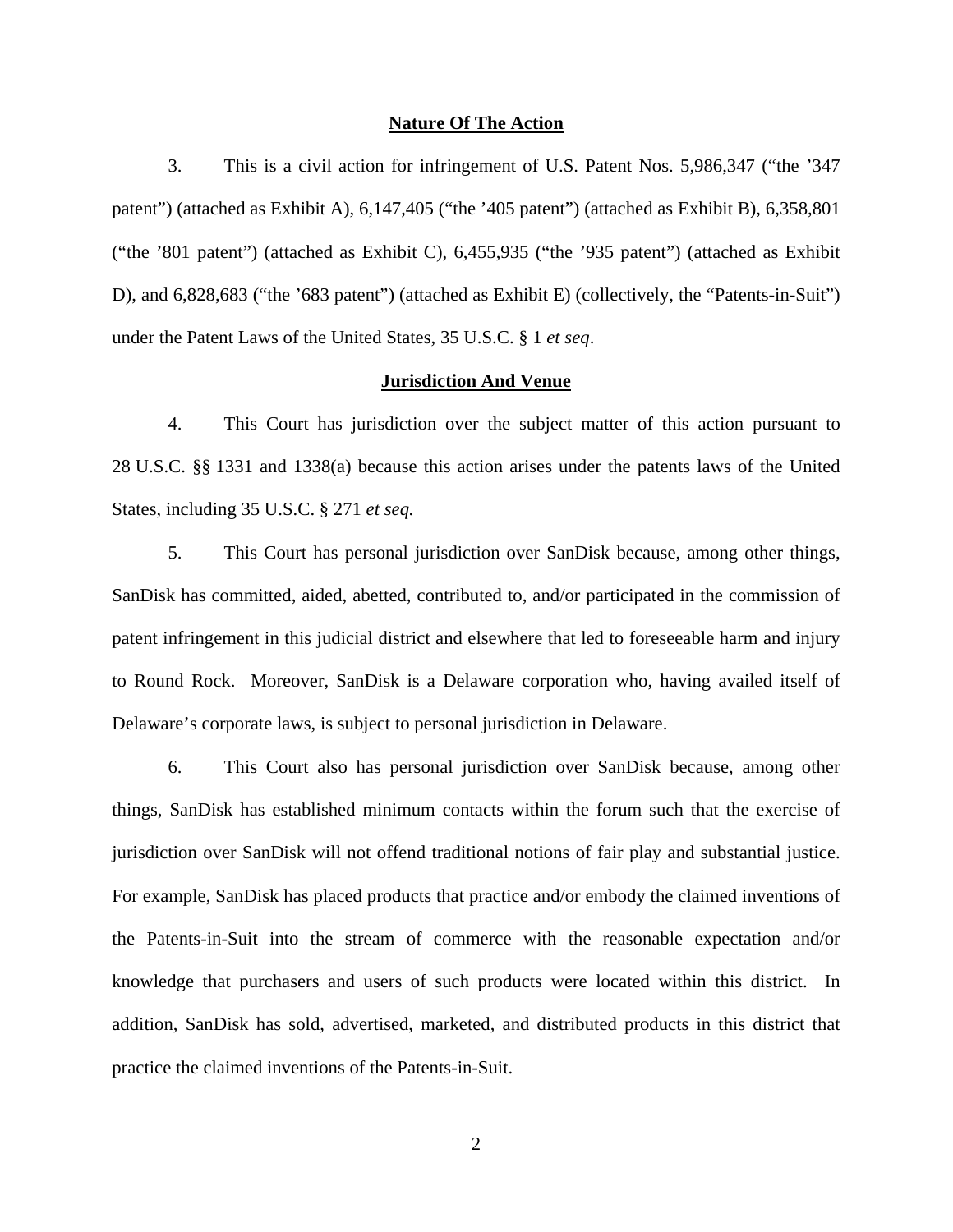7. Venue is proper in this district pursuant to 28 U.S.C. §§ 1391(b) and (c), and 1400(b), because SanDisk resides in this district, is subject to personal jurisdiction in this district, and has committed acts of infringement in this district.

#### **The Patents-In-Suit**

8. United States Patent No. 5,986,347 ("the '347 patent"), titled "Processing Methods of Forming Contact Opening and Integrated Circuitry," was duly and legally issued by the U.S. Patent and Trademark Office on November 16, 1999. A copy of the '347 patent is attached hereto as Exhibit A. Round Rock is the assignee of all rights, title, and interest in the '347 patent, and it possesses all rights to sue and recover for any current or past infringement of the '347 patent.

9. United States Patent No. 6,147,405 ("the '405 patent"), titled "Asymmetric, Double-Sided Self-Aligned Silicide and Method of Forming the Same," was duly and legally issued by the U.S. Patent and Trademark Office on November 14, 2000. A copy of the '405 patent is attached hereto as Exhibit B. Round Rock is the assignee of all rights, title, and interest in the '405 patent, and it possesses all rights to sue and recover for any current or past infringement of the '405 patent.

10. United States Patent No. 6,358,801 ("the '801 patent"), titled "Method and Apparatus for Trench Isolation Process with Pad Gate and Trench Edge Spacer Elimination," was duly and legally issued by the U.S. Patent and Trademark Office on March 19, 2002. A copy of the '801 patent is attached hereto as Exhibit C. Round Rock is the assignee of all rights, title, and interest in the '801 patent, and it possesses all rights to sue and recover for any current or past infringement of the '801 patent.

3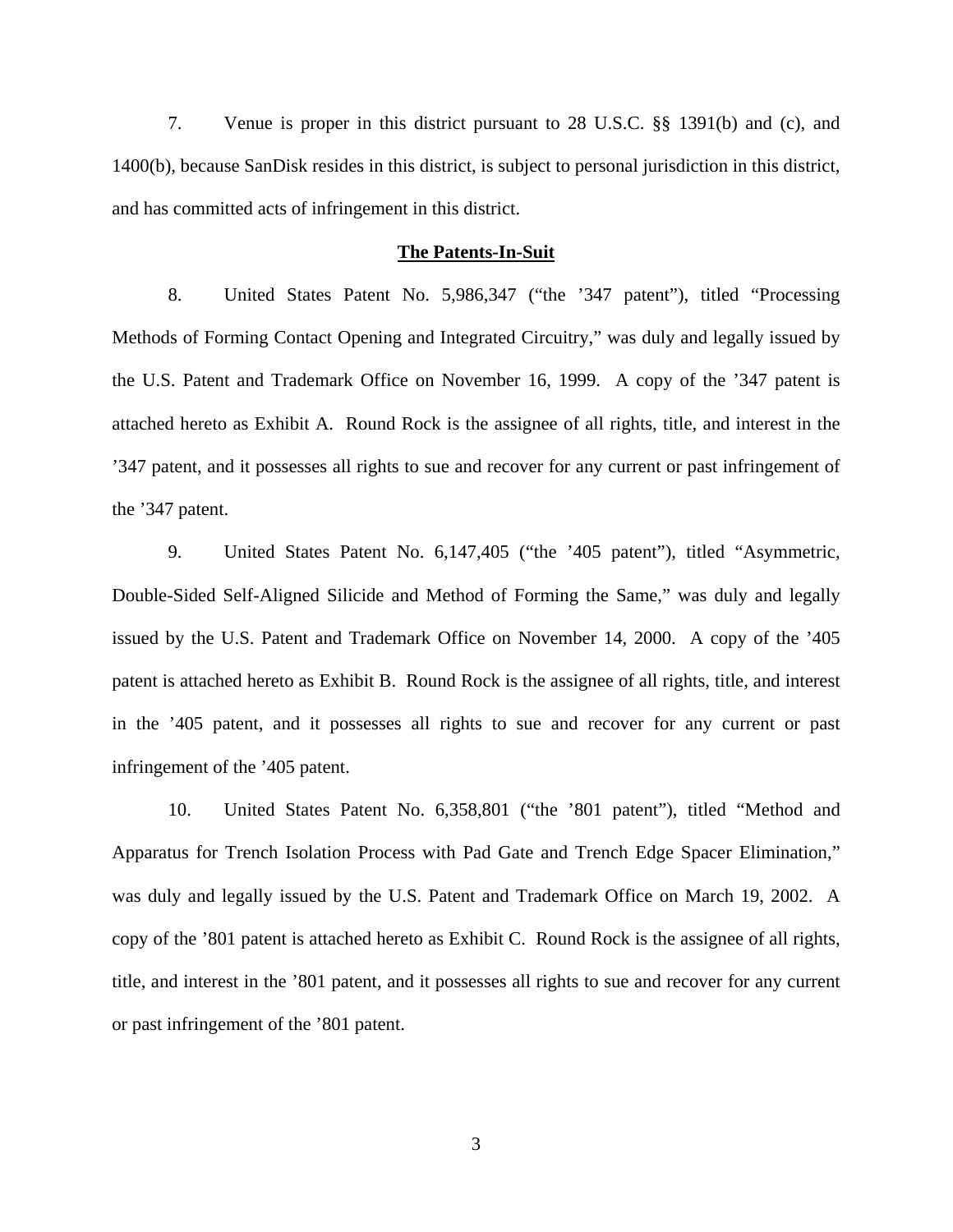11. United States Patent No. 6,455,935 ("the '935 patent"), titled "Asymmetric, Double-Sided Self-Aligned Silicide," was duly and legally issued by the U.S. Patent and Trademark Office on September 24, 2002. A copy of the '935 patent is attached hereto as Exhibit D. Round Rock is the assignee of all rights, title, and interest in the '935 patent, and it possesses all rights to sue and recover for any current or past infringement of the '935 patent.

12. United States Patent No. 6,828,683 ("the '683 patent"), titled "Semiconductor Devices, and Semiconductor Processing Methods," was duly and legally issued by the U.S. Patent and Trademark Office on December 7, 2004. A copy of the '683 patent is attached hereto as Exhibit E. Round Rock is the assignee of all rights, title, and interest in the '683 patent, and it possesses all rights to sue and recover for any current or past infringement of the '683 patent.

### **COUNT I**

### **Infringement of U.S. Patent No. 5,986,347**

13. Paragraphs 1 through 12 are incorporated by reference as if fully stated herein.

14. The '347 patent is valid and enforceable.

15. SanDisk, has infringed, and continues to infringe, one or more claims of the '347 patent under 35 U.S.C. § 271(a), either literally and/or under the doctrine of equivalents, by making, using, selling, and/or offering for sale in the United States, and/or importing into the United States, products encompassed by those claims, including for example, by making, using, selling, offering for sale, and/or importing into the United States all SanDisk products incorporating controller chips manufactured using a 90nm or later process. Such products include, for example, SanDisk's removable flash memory products (e.g., SD cards, microSD cards, and USB storage), SanDisk's embedded flash products (e.g., iNAND and iSSD), and SanDisk's solid state drives with any one or more of the following controllers (named by their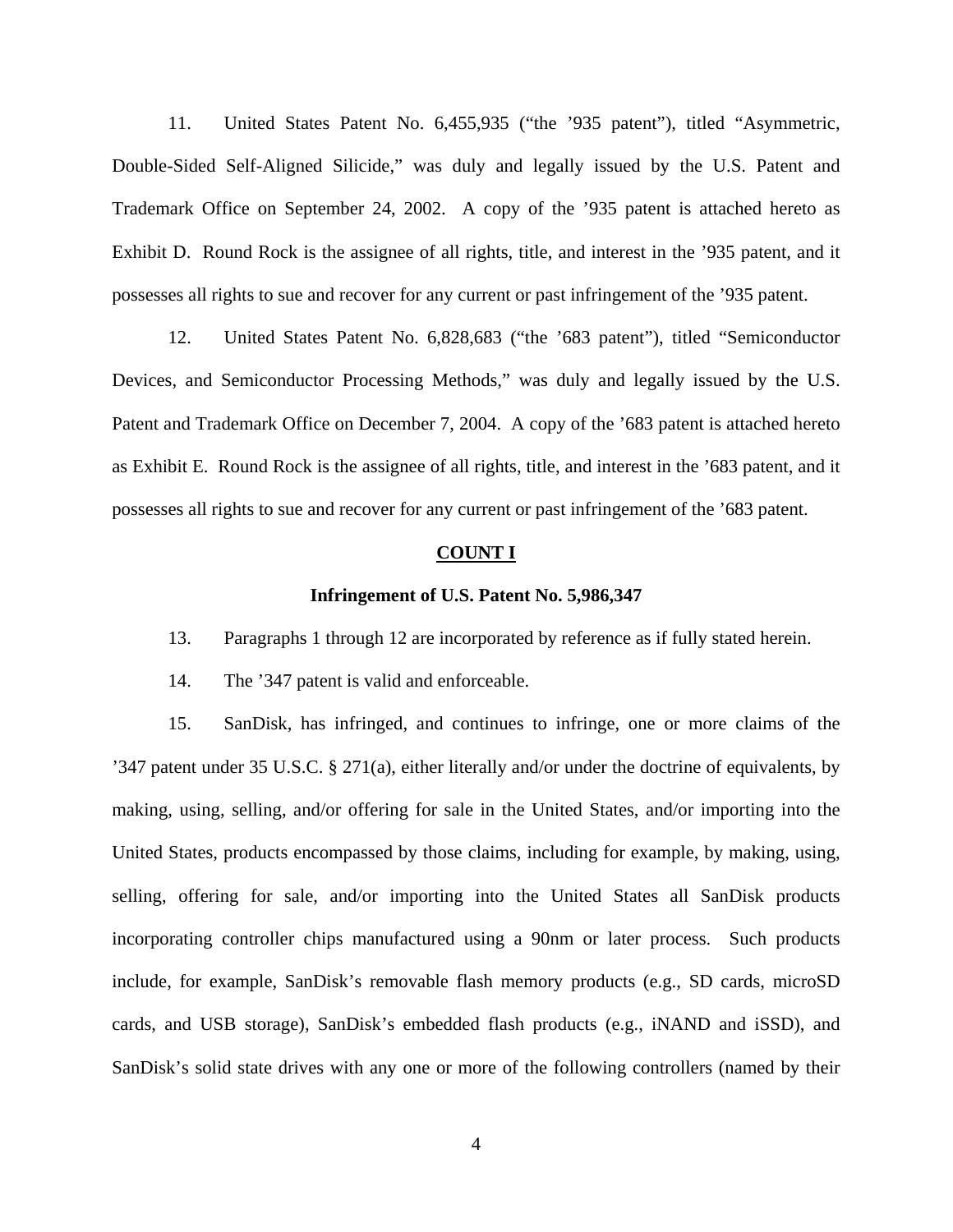respective die markings): SanDisk Meteor5-B, SanDisk PhoenixC2HMP6, SanDisk PhoenixC2HUP6, SanDisk PhoenixC2EMP6, SanDisk Firebird2SP9, FMT1203, SanDisk Meteor6mp6, Marvell Monet2 (88SS9187-BLD2), SanDisk SealMp6, or SanDisk SumerULUP4.

16. SanDisk has infringed, and continues to infringe, at least claims 1, 2, 3, 4, 5, and/or 6 of the '347 patent.

17. Round Rock has been and continues to be damaged by SanDisk's infringement of the '347 patent.

18. SanDisk's conduct in infringing the '347 patent renders this case exceptional within the meaning of 35 U.S.C. § 285.

#### **COUNT II**

### **Infringement of U.S. Patent No. 6,147,405**

19. Paragraphs 1 through 18 are incorporated by reference as if fully stated herein.

20. The '405 patent is valid and enforceable.

21. SanDisk has infringed, and continues to infringe, one or more claims of the '405 patent under 35 U.S.C. § 271(a), either literally and/or under the doctrine of equivalents, by making, using, selling, and/or offering for sale in the United States, and/or importing into the United States, products encompassed by those claims, including for example, by making, using, selling, offering for sale, and/or importing into the United States all SanDisk products incorporating controller chips manufactured using a 90nm or later process. Such products include, for example, SanDisk's removable flash memory products (e.g., SD cards, microSD cards, and USB storage), SanDisk's embedded flash products (e.g., iNAND and iSSD), and SanDisk's solid state drives with any one or more of the following controllers (named by their respective die markings): SanDisk Meteor5-B, SanDisk PhoenixC2HMP6, SanDisk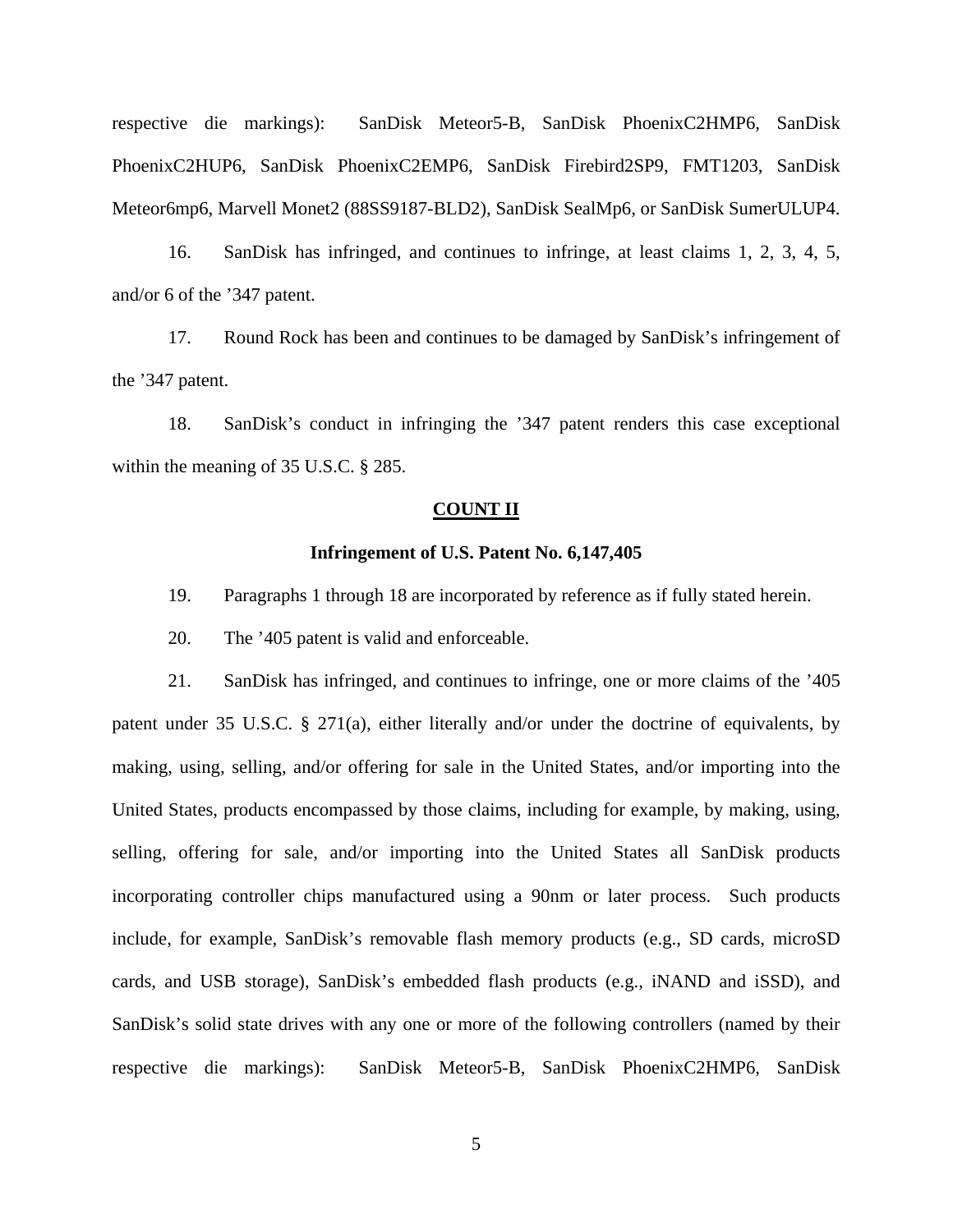22. SanDisk has infringed, and continues to infringe, at least claims 1, 2, 3, 6, 7, 8, 9, 10 and/or 12 of the '405 patent.

23. Round Rock has been and continues to be damaged by SanDisk's infringement of the '405 patent.

24. SanDisk's conduct in infringing the '405 patent renders this case exceptional within the meaning of 35 U.S.C. § 285.

#### **COUNT III**

### **Infringement of U.S. Patent No. 6,358,801**

- 25. Paragraphs 1 through 24 are incorporated by reference as if fully stated herein.
- 26. The '801 patent is valid and enforceable.

27. SanDisk has infringed, and continues to infringe, one or more claims of the '801 patent under 35 U.S.C. § 271(a) and/or 271(g), either literally and/or under the doctrine of equivalents, by making, selling, offering to sell, using, and/or importing into the United States, products made by a process described in those claims, including for example, by making, using, selling, offering for sale, and/or importing into the United States all SanDisk products incorporating controller chips manufactured using a 90nm or later process. Such products include, for example, SanDisk's removable flash memory products (e.g., SD cards, microSD cards, and USB storage), SanDisk's embedded flash products (e.g., iNAND and iSSD), and SanDisk's solid state drives with any one or more of the following controllers (named by their respective die markings): SanDisk Meteor5-B, SanDisk PhoenixC2HMP6, SanDisk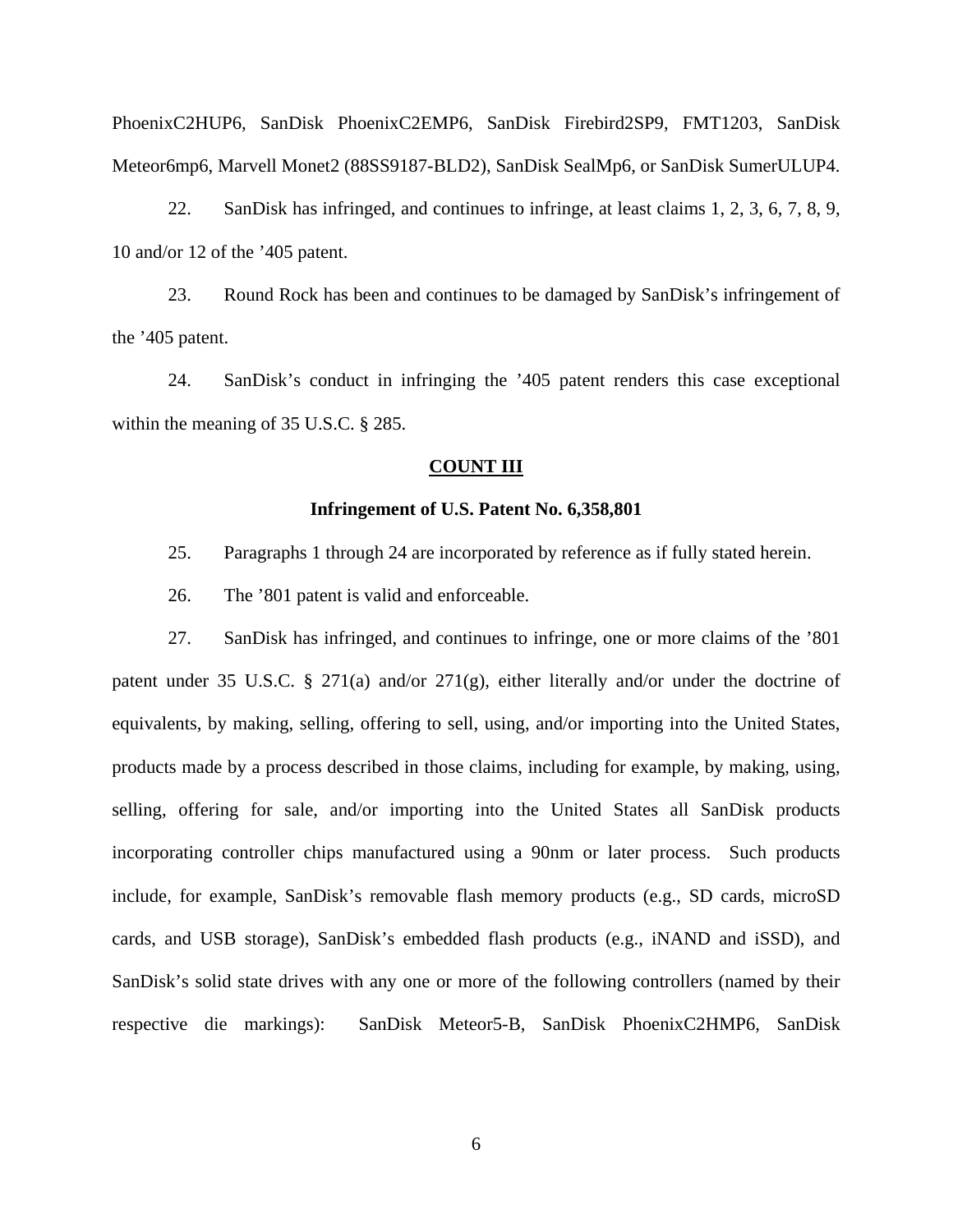28. SanDisk has infringed, and continues to infringe, at least claims 1 and/or 2 of the '801 patent.

29. Round Rock has been and continues to be damaged by SanDisk's infringement of the '801 patent.

30. SanDisk's conduct in infringing the '801 patent renders this case exceptional within the meaning of 35 U.S.C. § 285.

#### **COUNT IV**

### **Infringement of U.S. Patent No. 6,455,935**

- 31. Paragraphs 1 through 30 are incorporated by reference as if fully stated herein.
- 32. The '935 patent is valid and enforceable.

33. SanDisk has infringed, and continues to infringe, one or more claims of the '935 patent under 35 U.S.C. § 271(a), either literally and/or under the doctrine of equivalents, by making, using, selling, and/or offering for sale in the United States, and/or importing into the United States, products encompassed by those claims, including for example, by making, using, selling, offering for sale, and/or importing into the United States all SanDisk products incorporating controller chips manufactured using a 90nm or later process. Such products include, for example, SanDisk's removable flash memory products (e.g., SD cards, microSD cards, and USB storage), SanDisk's embedded flash products (e.g., iNAND and iSSD), and SanDisk's solid state drives with any one or more of the following controllers (named by their respective die markings): SanDisk Meteor5-B, SanDisk PhoenixC2HMP6, SanDisk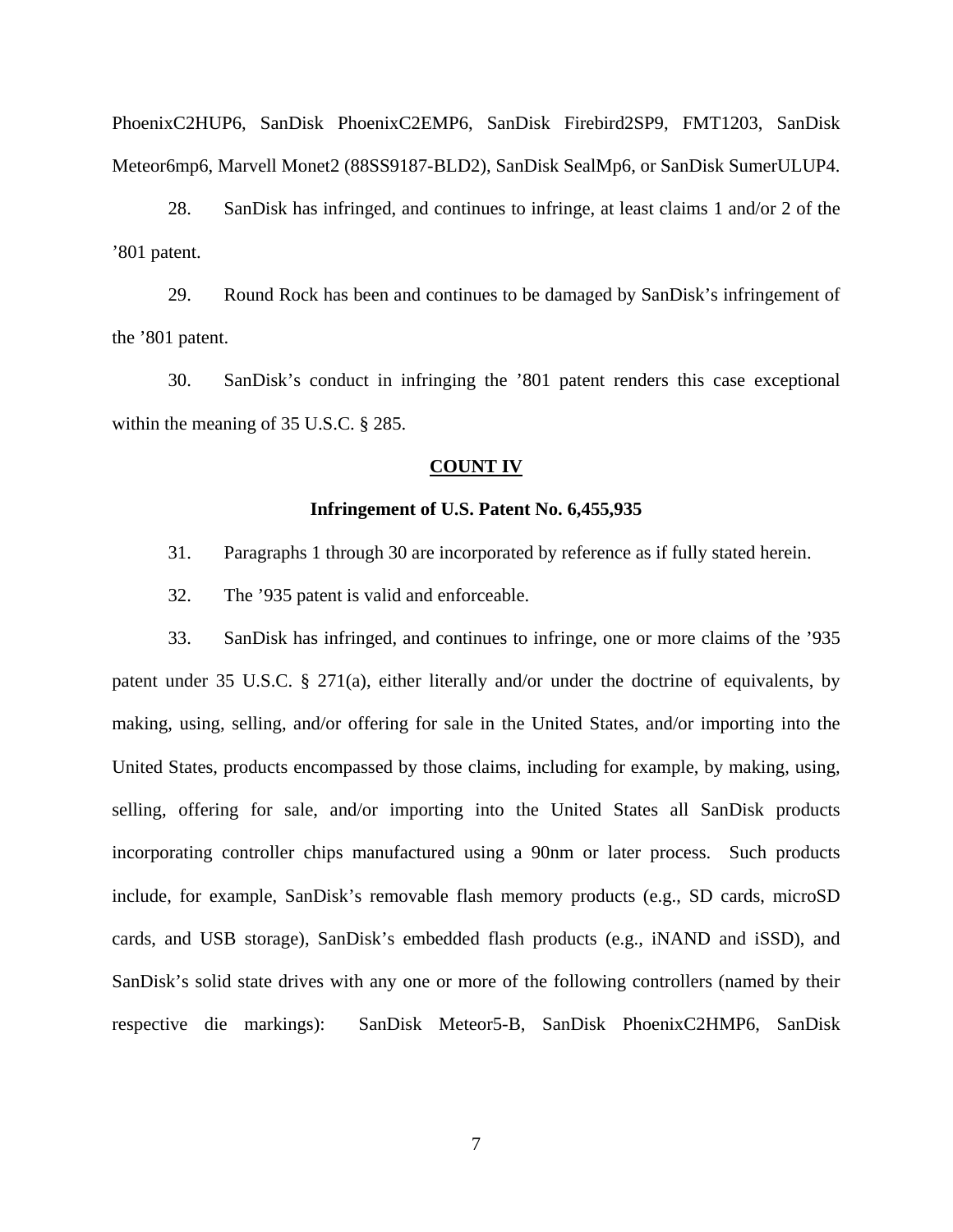34. SanDisk has infringed, and continues to infringe, at least claims 1, 2, 3, 4, 6, 8, 9, and/or 10 of the '935 patent.

35. Round Rock has been and continues to be damaged by SanDisk's infringement of the '935 patent.

36. SanDisk's conduct in infringing the '935 patent renders this case exceptional within the meaning of 35 U.S.C. § 285.

# **COUNT V**

### **Infringement of U.S. Patent No. 6,828,683**

- 37. Paragraphs 1 through 36 are incorporated by reference as if fully stated herein.
- 38. The '683 patent is valid and enforceable.

39. SanDisk has infringed, and continues to infringe, one or more claims of the '683 patent under 35 U.S.C. § 271(a), either literally and/or under the doctrine of equivalents, by making, using, selling, and/or offering for sale in the United States, and/or importing into the United States, products encompassed by those claims, including for example, by making, using, selling, offering for sale, and/or importing into the United States all SanDisk products incorporating controller chips manufactured using a 90nm or later process. Such products include, for example, SanDisk's removable flash memory products (e.g., SD cards, microSD cards, and USB storage), SanDisk's embedded flash products (e.g., iNAND and iSSD), and SanDisk's solid state drives with any one or more of the following controllers (named by their respective die markings): SanDisk Meteor5-B, SanDisk PhoenixC2HMP6, SanDisk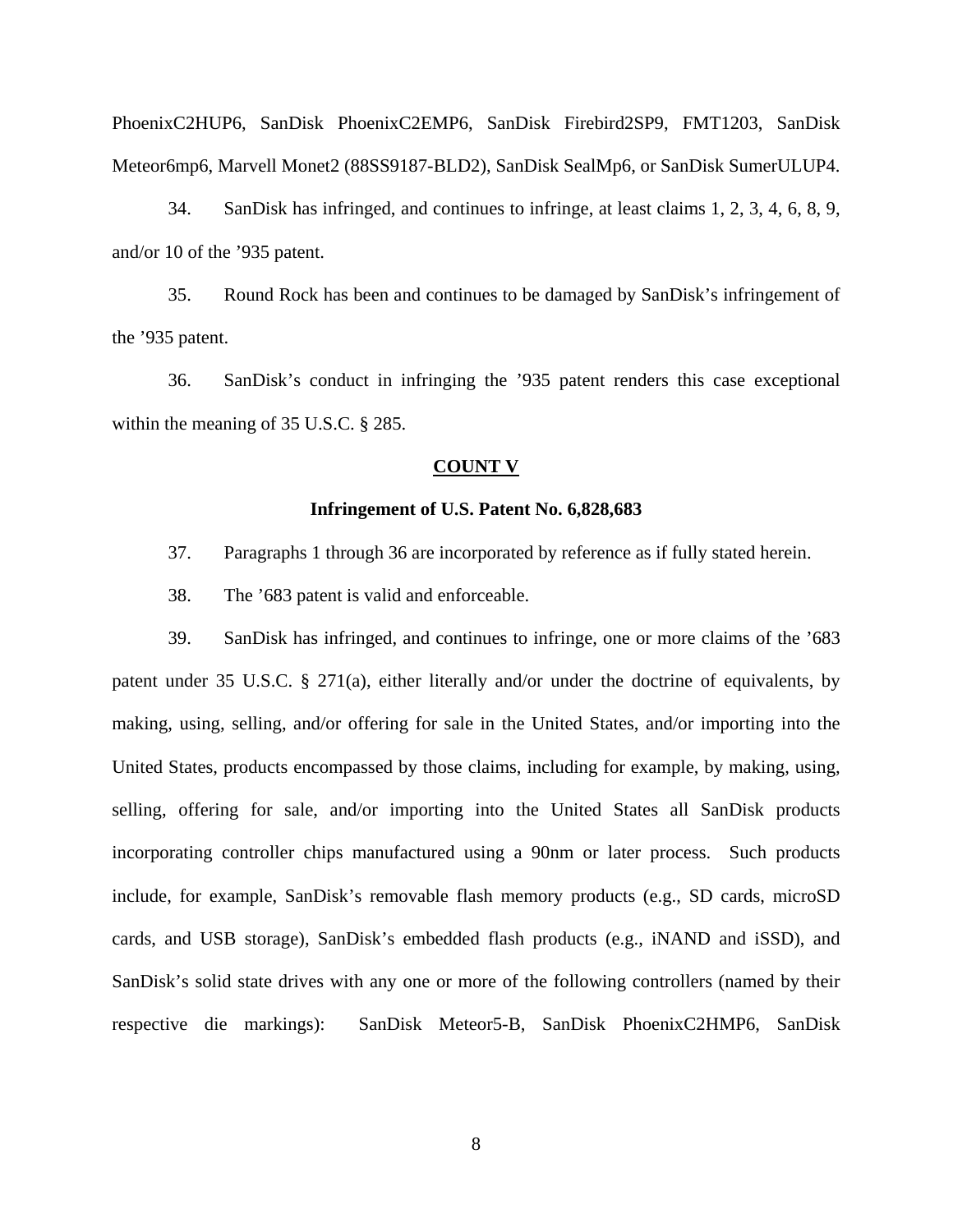40. SanDisk has infringed, and continues to infringe, at least claims 27, 28, 30, 32, 33, 34, and/or 35 of the '683 patent.

41. Round Rock has been and continues to be damaged by SanDisk's infringement of the '683 patent.

42. SanDisk's conduct in infringing the '683 patent renders this case exceptional within the meaning of 35 U.S.C. § 285.

#### **Prayer For Relief**

WHEREFORE, Round Rock prays for judgment as follows:

 A. That SanDisk has infringed, either literally and/or under the doctrine of equivalents, each of the Patents-in-Suit;

B. That Round Rock be awarded all damages adequate to compensate it for SanDisk's infringement of the Patents-in-Suit, such damages to be determined by a jury and, if necessary to adequately compensate Round Rock for the infringement, an accounting, and that such damages be trebled and awarded to Round Rock with pre-judgment and post-judgment interest;

 C. That this case by declared an exceptional case within the meaning of 35 U.S.C. § 285 and that Round Rock be awarded the attorney fees, costs, and expenses that it incurs prosecuting this action; and

 D. That Round Rock be awarded such other and further relief as this Court deems just and proper.

9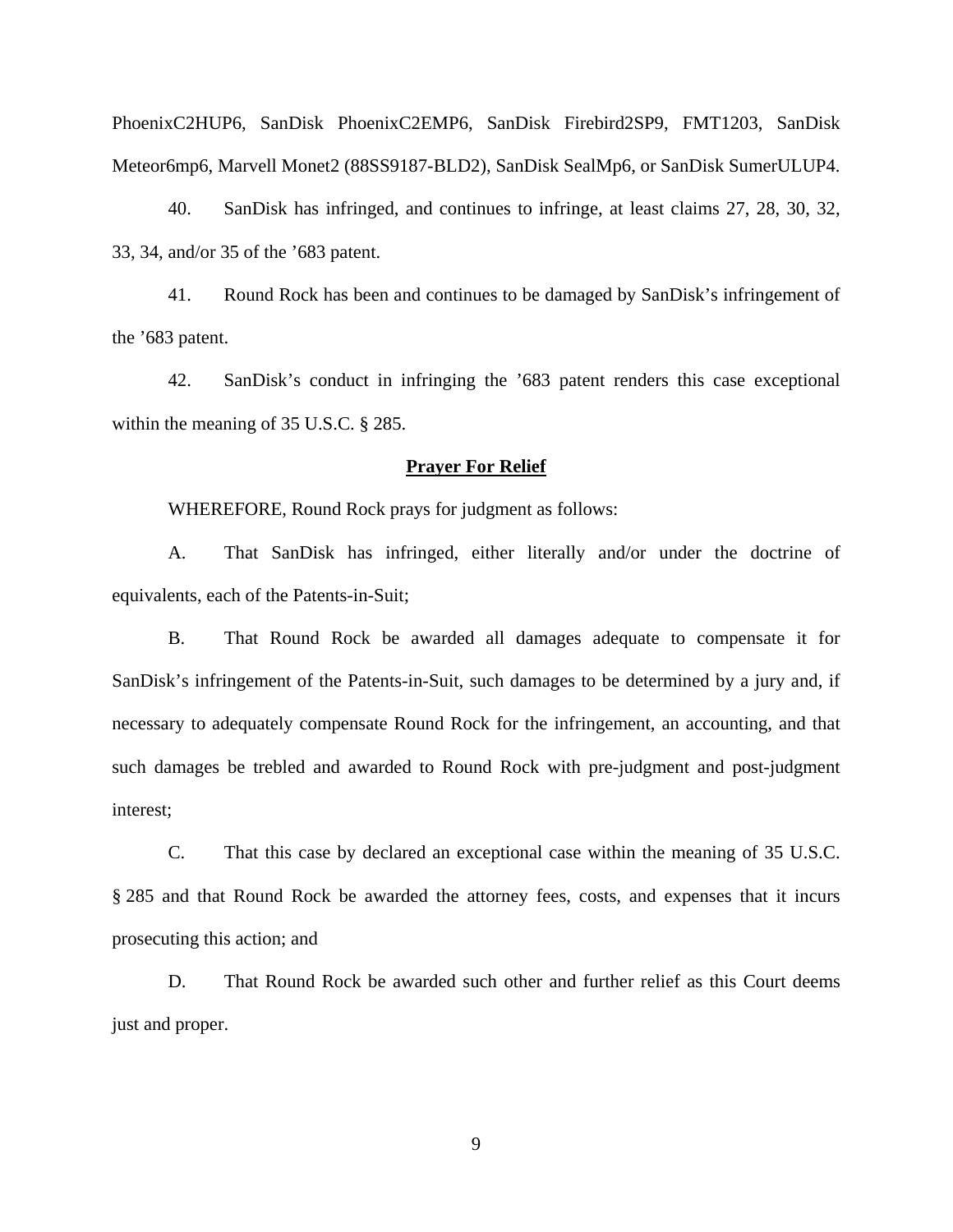# **Demand For Jury Trial**

Plaintiff Round Rock hereby demands a trial by jury on all issues so triable.